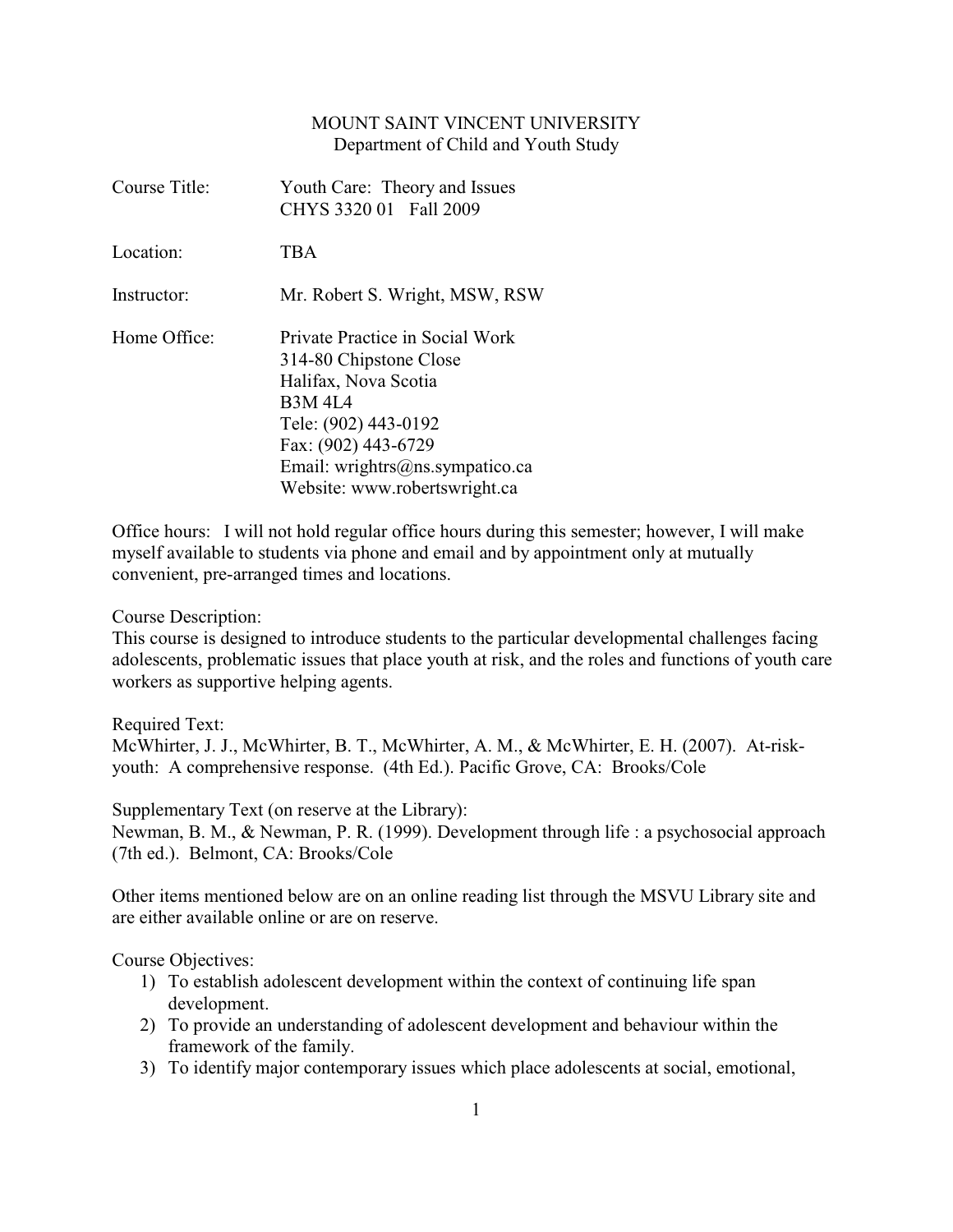cognitive, and/or physical risk.

4) To address major professional issues as they inform and guide professional practice in youth care.

Course Requirements:

There will be no quizzes, midterms or exams in this course. Students will be evaluated on their written work and participation in general and specific in-class activities.

Reflection Paper Due: September 24 (hard copy in class)

Students will provide a brief profile of themselves as adolescents, making reference to particular theories of psycho-social development and noting their particular path through the major milestones and crises of this stage of life. Students should consider those issues and influences that most affected them at the time (both positively and negatively) and reflect on how their own experiences as an adolescent may influence their effectiveness and challenges pursuing a career in the field of Child and Youth Studies. (5-6pp.)

Theory Paper Due: October 22 (hard copy in class)

Students will provide a thorough overview of developmental theory of the stage of youth (adolescence). Consideration should be made to how progress in earlier stages affects adolescence and how successful navigation of adolescence supports healthy adulthood. Application of the theory of adolescent development to healthy adaptive functioning in a particular setting may be considered as a focus of the paper, for example, school life, engagement with peers, participation in sport or volunteerism. (10-12pp.)

Issues Paper Due: November 26 (hard copy in class)

Students will provide an overview and discussion of a particular, contemporary social or social policy issue or problem involving youth in Canada. Students should discuss the history of the issue, the relationship between the issue and the general theory of adolescent development, related family and community concerns, and a discussion of the relevance of the issue to child and youth care workers. (5-6pp.)

Class Presentation Due: November 12  $& 19$  (hard copy in class at time of presentation)

Small self-organized groups of students (4 groups) will make 40 minute presentations on a special population of youth likely to be encountered by child and youth workers. Each member of the group will participate in the preparation and presentation. Students should be prepared to answer questions from the class and professor immediately following their presentation. Special populations may include but are not limited to queer, recently immigrated, African Nova Scotian, Aboriginal, developmentally delayed or other youth. The presentations should include a brief overview of the social and political history of the population, the unique way in which the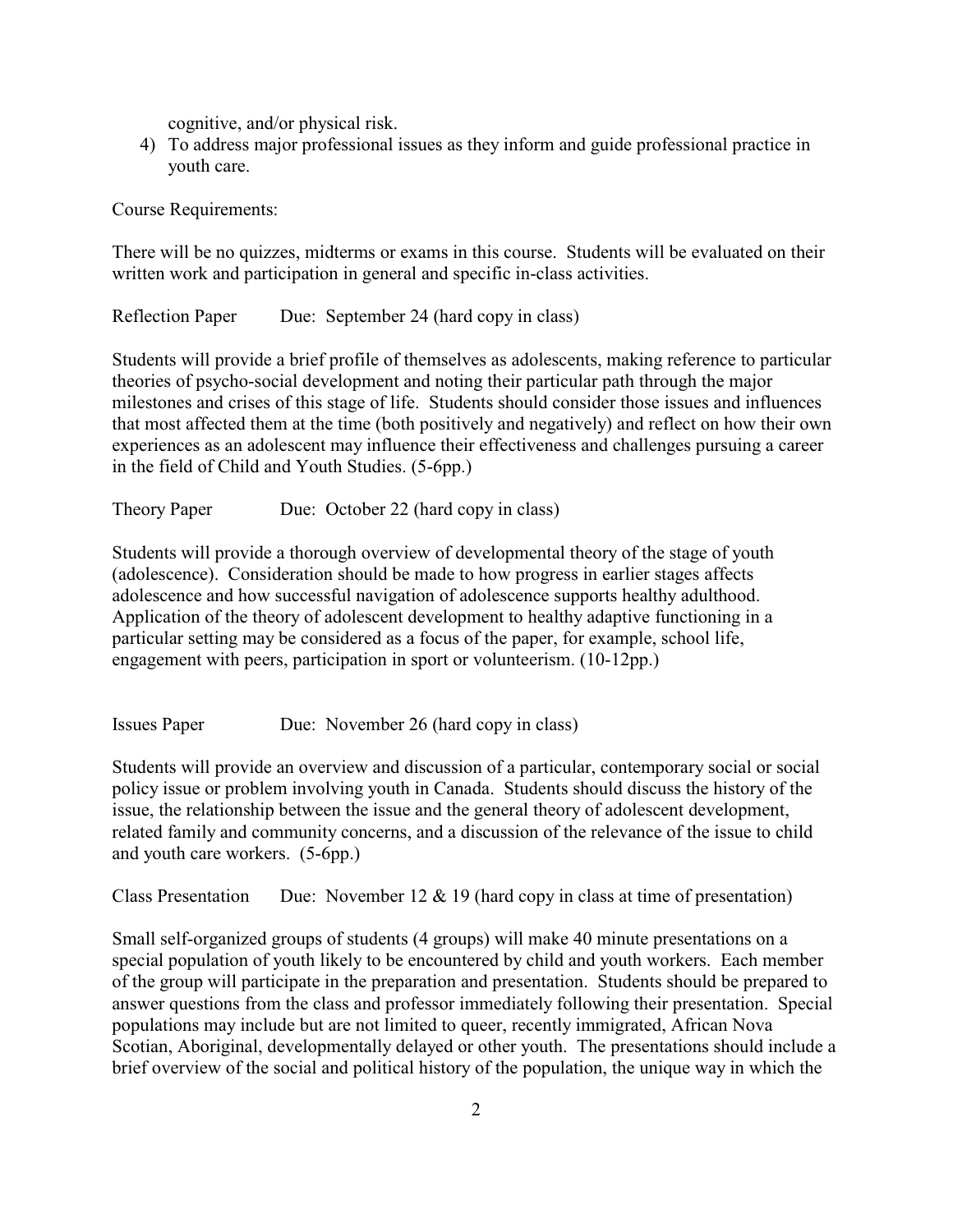population may experience challenges to their normal psycho-social development and/or experience a particular social problem. (copy of students= presentation notes due on date of presentation 3-4pp minimum)

In-class Activities and Participation

Most classes will be organized in a fashion that includes some lecture, review of class readings, small group discussions, in class writing assignments, structured activites and discussions of contemporary issues. Students are expected to demonstrate a working knowledge of the assigned readings and engagement with materials presented in lectures.

| Evaluation: | <b>Reflection Paper</b>   | 20% |
|-------------|---------------------------|-----|
|             | Theory Paper              | 30% |
|             | <b>Issues Paper</b>       | 20% |
|             | <b>Class Presentation</b> | 15% |
|             | Class Assignments $\&$    |     |
|             | Participation             | 15% |

Your professor will draw upon the normative criteria of academic success that circulate widely throughout academia and that are broadly (if oftentimes rather unquestioningly) used as a basis for credentialing students in the academic milieu. S/he will apply the standards typical for assessing work at an undergraduate level. Please understand that these standards include good writing, thorough research and accurate and complete referencing, with no plagiarizing (plagiarizing is an academic offence). Correct use of language is one of the criteria included in the evaluation of all written assignments. Please note that all deadlines in this course are firm. Late papers will not be evaluated until the next assignment deadline and will lose a full letter grade of their value.

## Plagiarism:

University regulations on Plagiarism and Cheating will be strictly enforced. These regulations are posted on boards and are found in the University Calendar and on the website at www.msvu.ca on the Current Student page under Academic Offences. Plagiarism is presenting someone else's words or ideas obtained from any source, including the Internet, as though they were one's own. Specific offences include, but are not limited to, the following:

Using copied material without enclosing that material in quotation marks and/or without appropriately acknowledging its source;

Paraphrasing or summarizing the original wording too closely;

Omitting acknowledgment of the source of paraphrases and summaries;

Submitting work that has been written in full or in part by someone else;

Submitting work you have submitted for credit in another course without acknowledging its source.

When working in the context of new and emerging theories, often references are drawn from non-published and non-written sources such as public lectures and personal communications. Students must be diligent to appropriately credit these sources as well.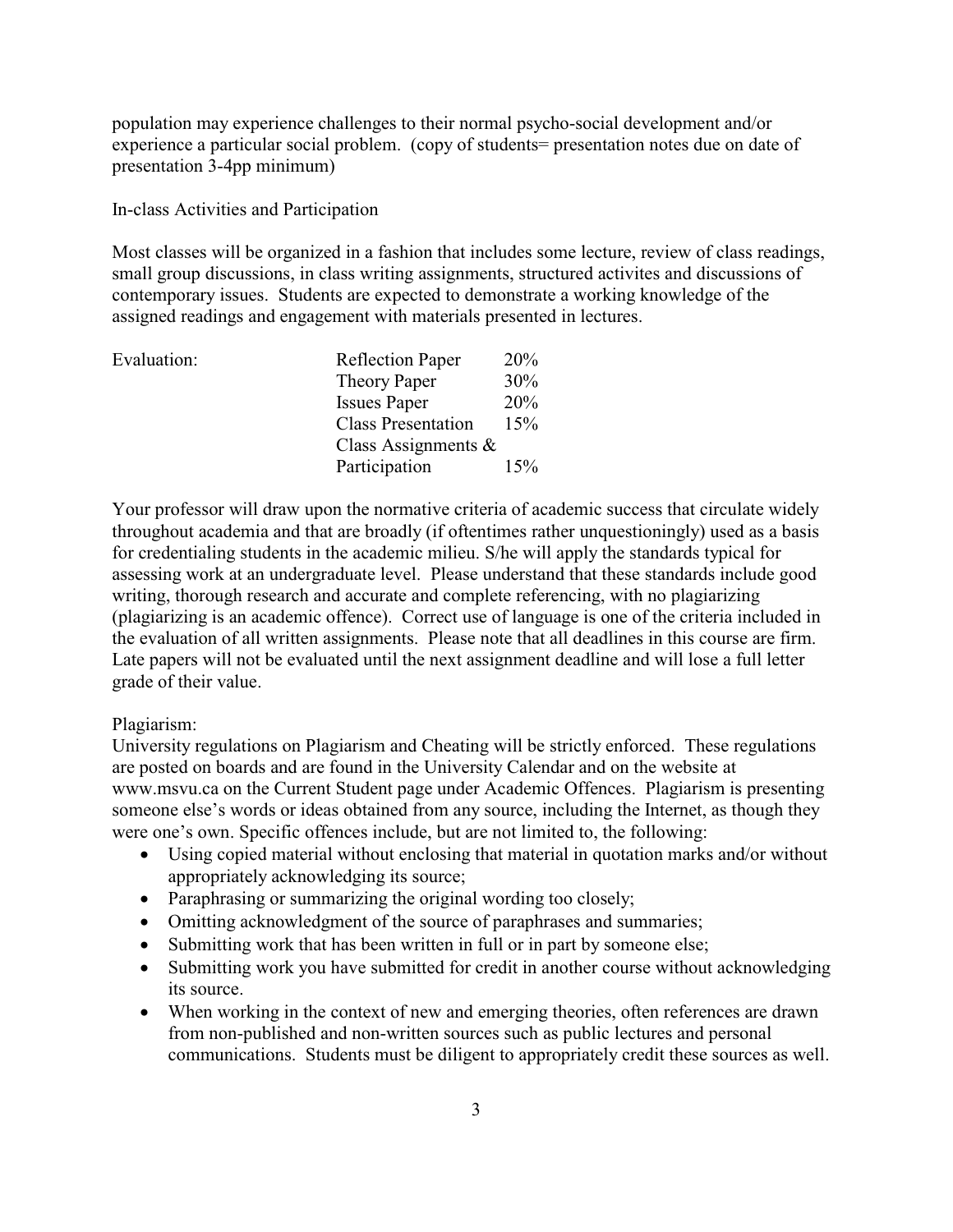If students have questions about the correct citation format for any aspect of their academic assessments (written or oral), they should consult their faculty and the library=s resource collection on academic integrity.

\*The librarians can help you with APA formatting and referencing and there are several helpful resources available in the library and on line to help you if you are unfamiliar with APA. For example: APA. (2001). Publication Manual of the American Psychological Association and Hacker, D. (2004). A Canadian Writers' Reference. Boston, MA: Bedford/St. Martin=s.

## Communicating with me:

My preferred method of communicating with students during the semester is email. It is essential that you place CHYS as a prefix in the subject line of all emails to me. If necessary we can schedule a time to meet at the university before or after class or at some other mutually convenient time and location. I look forward to discussing with you your concerns, questions, suggestions, problems, etc. related to the course.

Class Agenda And Reading Assignments

| Date      |    | Topic                                                                                                                                                                                                                                                                                                                                                                                                                                                                                                                                                                                                                                                                                                                                                                            |
|-----------|----|----------------------------------------------------------------------------------------------------------------------------------------------------------------------------------------------------------------------------------------------------------------------------------------------------------------------------------------------------------------------------------------------------------------------------------------------------------------------------------------------------------------------------------------------------------------------------------------------------------------------------------------------------------------------------------------------------------------------------------------------------------------------------------|
| September | 10 | Introduction, Professional Use of Self/Ethics<br>ETHICS OF CHILD AND YOUTH CARE PROFESSIONALS<br>available at: http://www.pitt.edu/~mattgly/CYCethics.html<br>Mattingly, M. (1995) Ethics of child and youth care professionals: A<br>code developed by the draft committee for the International<br>Leadership Coalition for Professional Child and Youth Care. Child &<br>Youth Care Forum, Vol 24(6), pp. 371 378.<br>** The dual relationship in youth Care settings** In-class activity                                                                                                                                                                                                                                                                                     |
| September | 17 | Adolescent Development in Context<br>Newman, B. M., & Newman, P. R. (1999). Development through life :<br>a psychosocial approach (7th ed.). Belmont, CA: Brooks/Cole<br>(Chapter on Adolescent Development)<br>Verhofstadt Denève, L. (1985) Crises in adolescence and psycho<br>social development from a dialectical viewpoint: A seven year old<br>follow up study with juvenile delinquents. International Journal of<br>Adolescent Medicine and Health, Vol 1(3 4), pp. 371 390.<br>Verhofstadt-Denève, L. (1993). From adolescence to young<br>adulthood: A follow up survey over eight years on psycho social<br>development. International Journal of Adolescent Medicine and<br>Health, Vol 6(1), pp. 37 57.<br>** Thoughts on our own development** In-class activity |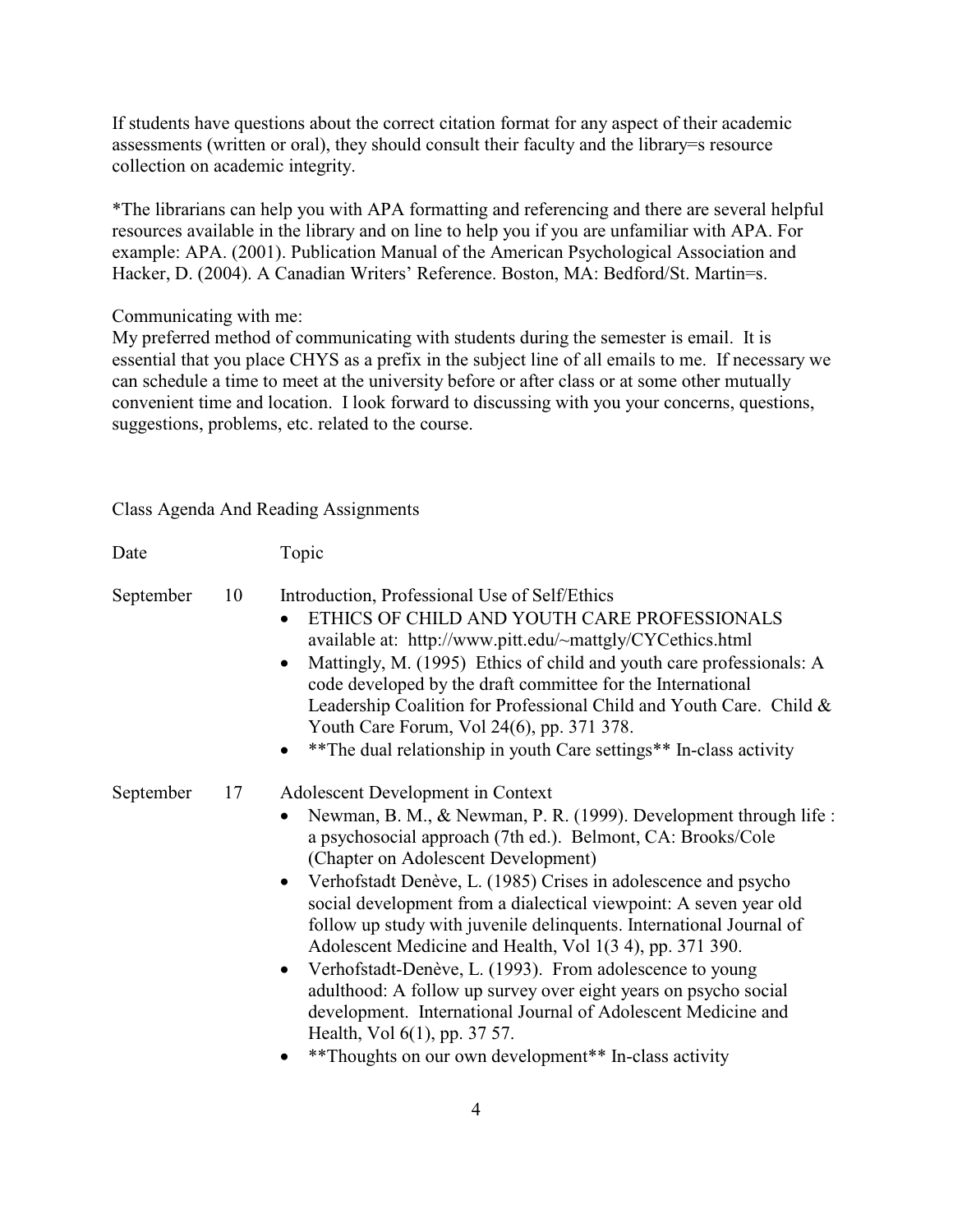| September | 24 | Youth at Risk/Resilience Model<br>Chapters $1 \& 2$ of required text and information on resiliency from<br>resiliency Canada website: www.resiliencycanada.ca<br>Reflection Paper Due at end of class                                                                                                                                                                                                                                                                                                                                                                                           |
|-----------|----|-------------------------------------------------------------------------------------------------------------------------------------------------------------------------------------------------------------------------------------------------------------------------------------------------------------------------------------------------------------------------------------------------------------------------------------------------------------------------------------------------------------------------------------------------------------------------------------------------|
| October   | 1  | Adolescents, families and schools<br>Chapter 4 $\&$ 7 of required text                                                                                                                                                                                                                                                                                                                                                                                                                                                                                                                          |
| October   | 8  | Teen sexuality/reproduction<br>Chapter 9 of required text<br>*Taking a sexual history** In-class activity                                                                                                                                                                                                                                                                                                                                                                                                                                                                                       |
| October   | 15 | Physical/Sexual Abuse<br>Canadian Incidence Study of Reported Child Abuse and Neglect B<br>2003 Major Findings Chapter 6 Child Characteristics (available from:<br>http://www.phac-aspc.gc.ca/ncfv-cnivf/pdfs/nfnts-<br>incidence2003 final e.pdf)<br>When Teenaged Boys Have Been Sexually Abused: A Guide for<br>Teenagers (available from: http://www.phac-aspc.gc.ca/ncfv-<br>cnivf/pdfs/nfntsx-visac-adomales e.pdf)<br>When Teenaged Girls Have Been Sexually Abused: A Guide for<br>Teenagers (available from: http://www.phac-aspc.gc.ca/ncfv-<br>cnivf/pdfs/nfntsx-visac-adofem e.pdf) |
| October   | 22 | <b>Adolescent Mental Health</b><br>Chapter 11 of required text<br>Theory Paper Due at end of class                                                                                                                                                                                                                                                                                                                                                                                                                                                                                              |
| October   | 29 | <b>Substance Abuse</b><br>Chapter 8 of required text                                                                                                                                                                                                                                                                                                                                                                                                                                                                                                                                            |
| November  | 5  | <b>Youth Criminal Justice</b><br>Chapter 10 of required text<br>Perspectives on Youth Crime in Nova Scotia available at:<br>http://www.gov.ns.ca/just/publications/documents/Youth FinalMay90<br>6.pdf                                                                                                                                                                                                                                                                                                                                                                                          |
| November  | 12 | Special Populations (student presentations)<br>**Presentation evaluation** In-class activity                                                                                                                                                                                                                                                                                                                                                                                                                                                                                                    |
| November  | 19 | Special Populations (student presentations)<br>**Presentation evaluation** In-class activity                                                                                                                                                                                                                                                                                                                                                                                                                                                                                                    |